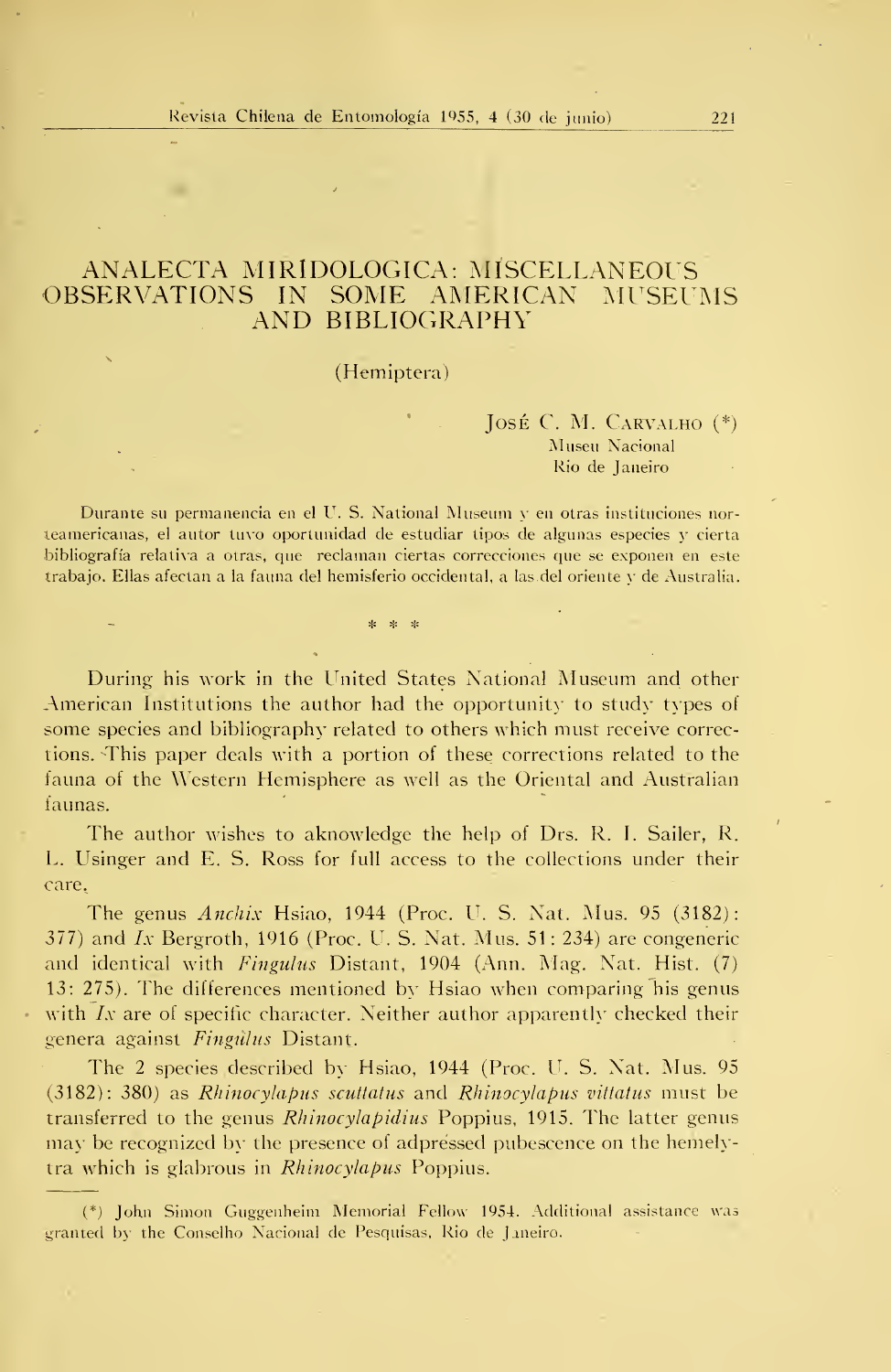Fulvius punctumalbum (Rossi, 1790) occurs in Guadaloupe and Cuba. Fulvius brevicornis Reuter, 1895 seems to be a cosmopolitan species. Brazil and Costa Rica are to be included among the localities known for this species thus far. The author has examined specimens of brevicornis taken in Hawaii by Pemberton in 1951.

Poppius mentioned Fulvius atratus Distant, 1884 (Biol. Cent. Amer. Rhync. Het. 1: 282) as having a unicolorous second antennal segment. This is not correct since the type of this species shows a whitish apex and is conspecific with Fulvius quadristillatus (Stal, 1860).

Clivinema regalis Knight, 1917 (Can. Ent. 59: 37) is identical with Ambracius harrisi Carvalho, 1953 (Arq. Mus. Nac. 42: 154). The species which the author considered as *regalis* is now described as *regalisimilis* Carvalho, 1953 (Rev. Brasil. Biol. 13 (3): 265).

The genus Koluenia Carvalho, 1952 (Bol. Mus. Nac. Zool. 112: 1) is a synonym of *Diplozona* Van Duzee, 1915 (Pomona Jour. Ent. Zool. 7: 112). The character «vértex sulcate and striate transversally», as stated by Van Duzee, is not definite in xinguensis (Carvalho, 1952) which becomes the second known species in this genus.

The author has studied four specimens of Largidea Van Duzee, 1912 from Salida, Colorado, which were described by Van Duzee as Largidea marginata (Uhler, MS name). Compared with the Uhler types of rubida they proved to be the same and thus *marginata* must be placed in the synonymy of *rubida* Uhler. Knight (1917) apparently noticed this but did not affirm the synonymy.

Neoproba rubescens Distant, 1884 (Biol. Cent. Amer. Rhync. I: 270) is a typical species of *Engytatus* Reuter, 1876 with the characteristic pygophore. The subgenus Neoproba Distant, <sup>1883</sup> (see China & Carvalho, Ann. Mag. Nat. Hist. (12) 5: 159, note) must then be placed in the synonymy of Cyrtopeltis (Engytatus).

As pointed out by the author (Bol. Mus. Nac. Zool. 77: 20, 1947) Dicyphus agilis (Uhler, 1877) is identical with Phytocoris cucurbitaceus Spinola, 1852. The correction however was not duly made at that time. Specimens from Alaska, United States, México, Brazil and Chile show a remarkable similarity and no specific differences are seen in the series.

Since the author's paper on the generic assignment of the species in the Biología Centrali Americana (Bol. Mus. Nac. Zool. 118, 1952), Drs. W. E. China and R. F. Hussey have pointed out that *Herdonius* guatemalanus Distant, 1893 is identical with the Nabid genus and species Arachnocoris albomaculatus Scott, 1881 as shown by Myers, 1925 (Jour. N. Y. Ent. Soc. 33: 136).

Specimens of Baculodema luridum Reuter, 1907 (Ofv. F. Vet. Soc. Forh. 49 (5): 13) from Jamaica were at hand and the synonymy of this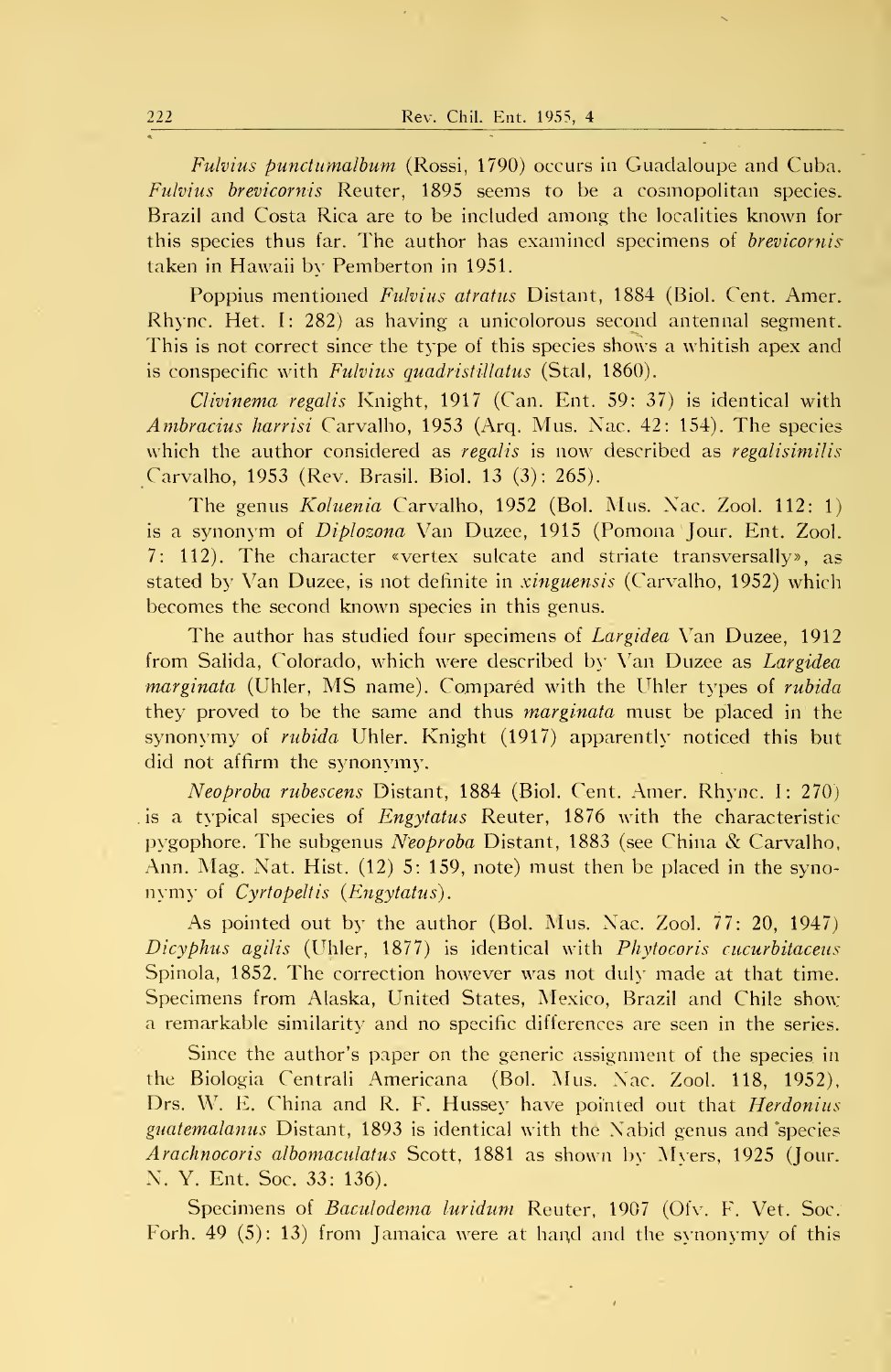genus and Falconia Distant, 1883 (Biol. Cent. Amer. Rhync. I: 298) is reaffirmed here. The Jamaican species has the frons and vertex punctate, <sup>a</sup> character which may be found in other species of Falconia. In this genus the head, is punctate at least near the eyes.

Collaria explicata Uhler, 1886 (Ent. Amer. 2: 230) described from Cuba, is identical with *Collaria oleosa* (Distant, 1883). Uhler's types are in the U.S. National Museum. The species treated as *explicata* Uhler by the author (Rev. Ent. R. Jan. 16 (1-2): 180, 1945) is not conspecific with Uhler's species and must thus receive a new name which is here proposed as: Collaria husseyi n. sp., type female, Carmo do Rio Claro, Minas Gerais, Brazil; paratypes, <sup>5</sup> females, same data as type, in the author's collection. This species is named after my colleague R. F. Hussey in recognition for his work on the Hemiptera. Description and figure of type in Carvalho, 1. c: 169, fig. 7.

Halticus nigricornis Reuter, 1908 (Ann. Nat. Hofmus. Wien 22: 171) from Mexico and Halticus spegazzinii Berg, 1883 (An. Soc. Cient. Argent. 16: 74) are conspecific with Halticus bractatus (Say, 1832) and must be treated as synonyms of this widespread western Hemisphere species.

Horcias decoratus Distant, 1884 (Biol. Cent. Amer. Rhync. 1: 278) and Horcias thoracicus Distant, 1884 (1. c.: 278, page priority) are conspecific. The latter has enlarged anterior tibiae which will place it in the genus Henicocnemis Stal, 1860. The color shows much variation in species of this genus.

Creontiades pallidus (Rambur, 1842) a mediterranean and Ethiopian species, occurs also in the New World. The U. S. National Museum has three specimens labelled as Ribeirão Preto, São Paulo, Brazil, March 1939, E. J. Hambleton col., showing the characters of Rambur's species, including the typical spots on the pronotal collar. It may have been introduced there recently.

Haitiana Carvalho, 1952 (An. Acad. Brasil. Ci. 24 (2): 179) is preocupied by Haitiana Dozier, 1936 (Amer. Mus. Novit. 845: 2) a genus of Achilidae (see R. G. Fennah, Bul. Brit. Mus. Nat. Hist. Ent. 1: 118, 1950). Homoptera. The name Fennahiella nom. nov. is here proposed to replace Haitiana Carvalho, 1952. This name is dedicated to my friend and colleague R. G. Fennah who kindly pointed out this homonvmv.

The author had the opportunity to see the cotypes of *Hemisphaero*della mirabilis Reuter, 1908 (Ent. Zeit. 27: 297) in the collection of the U. S. National Museum. Since there was no type designation for this species, it is advisable to name a lectotype. A male from S. Francisco Mts. St. Domingo, 4.9.905-W. I.-A. Busck col. has been so labelled in the U. S. National Museum collection. The genus *Lopesiella* Wygodzinsky, 1946 (Rev. Brasil. Biol. 6 (3): 333), Microphysidae, is identical with Hemisphaerodella Reuter and must be treated as its synonym.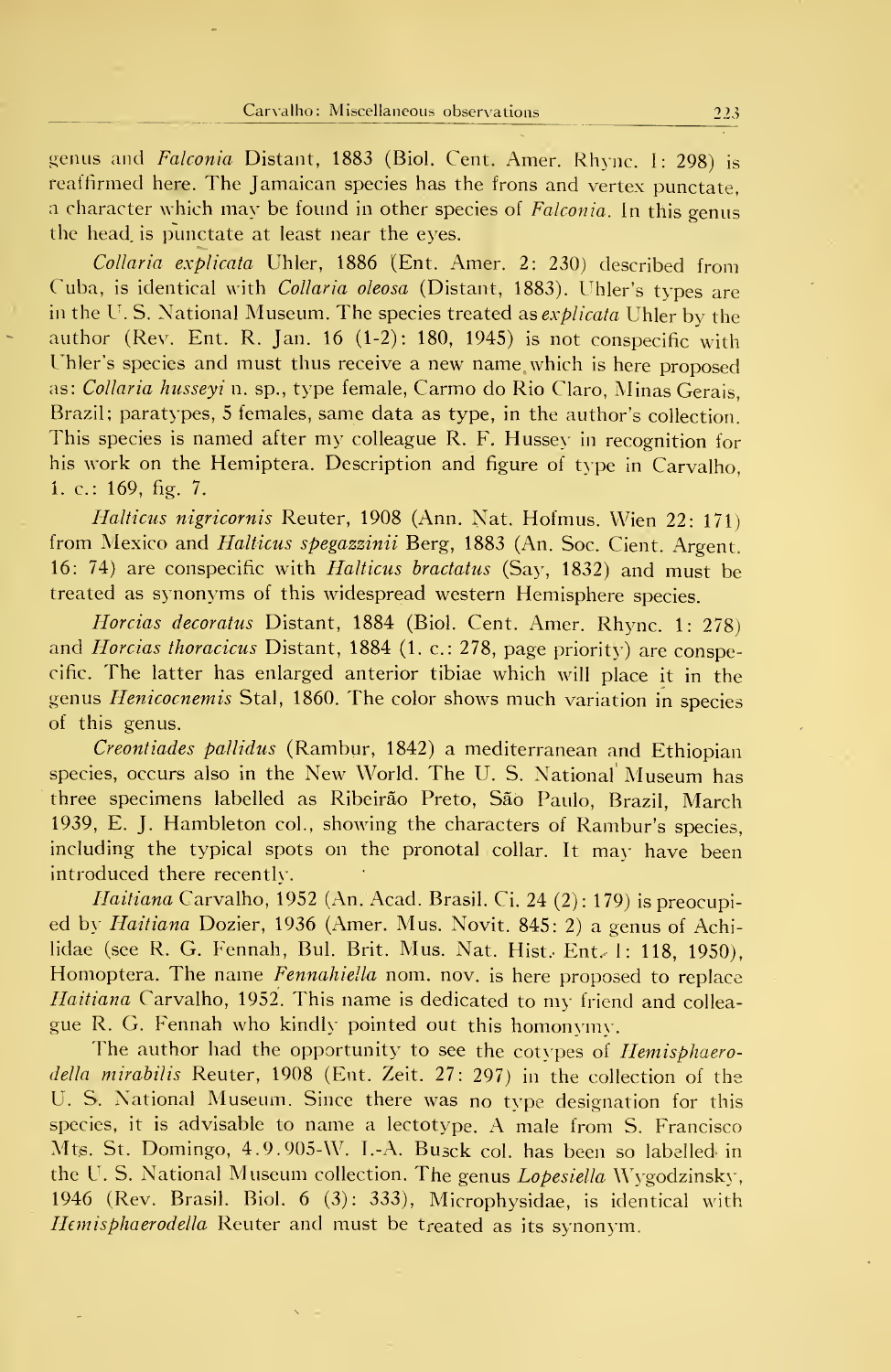The genus Conocephalocoris Knight, 1927 (Bul. Brook. Ent. Soc. 22: 141) belongs to the tribe Termatophylini Reuter, 1884.

The species described by the author (Rev. Brasil. Biol. 4 (4): 523, 1944) as Sericophanes transversus Knight, 1918 (Bul. Brook, Ent. Soc.  $13: 82$ ) is not conspecific with the latter. Knight's species is a synonym of Cyrtopeltocoris albofasciafus Reuter, 1876 and transversus Carvalho uec Knight must receive a new name, which is here proposed as Sericophanes *panamensis* nom. nov. type, male, Canal Zone, Panama,  $20 \text{ X}$ . 939 (J. C. Drake leg.) ; paratype, male, Cabo Frío, Colombia, in the collection of the author. Description and figure of type in Carvalho, 1. c: 524, fig. 13.

Excentricus californicus Van Duzee, 1917 (Proc. Cal. Acad. Sci. 7: 284) and Excentricus mexicanus Van Duzee, 1923 (Proc. Cal. Acad. Sci. 12: 163) are respectively male and female of *Ranzovius moerens* (Reuter, 1905) according the types examined in the collection of the California Academy of Sciences.

Polymerus insularis Van Duzee, 1937 (Proc. Cal. Acad. Sci. (4) 22: 116) described from the Pitcairn Islands is a species of  $Lygus$  Hahn and being preocupied by Lygus insularis Reuter, 1895 must be renamed Lygus pitcairni nom. nov.

Tylocapsus Van Duzee, 1923 (Proc. Cal. Acad. Sci. 12: 15) is congeneric with Macrolophus Fieber, 1858 and belongs to the subfamily Phylinae instead of Bryocorinae in which it was placed by Van Duzee.

Calocorisca californica Knight, 1933 (Pan Pac. Ent. 9 (2): 69) must be transferred to the genus Notholopus Bergroth, 1922 where it belongs.

Orthotylus tibialis Van Duzee, 1916 (Proc. Cal. Acad. Sci. (4) 6: 93) must be transferred to the genus *Labopidea* Uhler, in which species the vertex is strongly carínate and with black rlgid bristles. The same statement applies to Orthotyius insignis Van Duzee, 1916 (Proc. Cal. Acad. Sci. (4) 6: 92).

The following species described by Kirkaldy must be transferred to other genera: Tichorhinus vitiensis Kirkaldy, 1908 (Sydney Proc. Linn. Soc. 33: 377) to Pseudoloxops Kirkaldy, 1905: Paracalocoris austrinus Kirkaldy, 1908 (Sydney Proc. Linn. Soc. 32: 787) to *Eurystylus* Stal, 1870.

Two species described by Montrouzier, 1865 (Ann. Soc. Linn. Lyon (2) 11: 233, 235) must be treated as follows: Phytocoris pallidus Montrouzier is preocupied by *Phytocoris pallidus* Rambur, 1842 and is here renamed caledoniensis nom. nov.; Phytocoris falleni Montrouzier is preocupied by Phytocoris falleni Hahn, 1834 and is renamed montrouzieri nom. nov.

*Paracarnus maestralis Bruner, 1934 (Mem. Soc. Poev 8 (1): 36) is* conspecific with *Liocoris puncticollis* Motschulsky, 1863 (Bul. Soc. Nat. Mosc. 36 (3): 88) and the correct name for this species thus is *Paracarnus* puncticollis (Motschulsky).